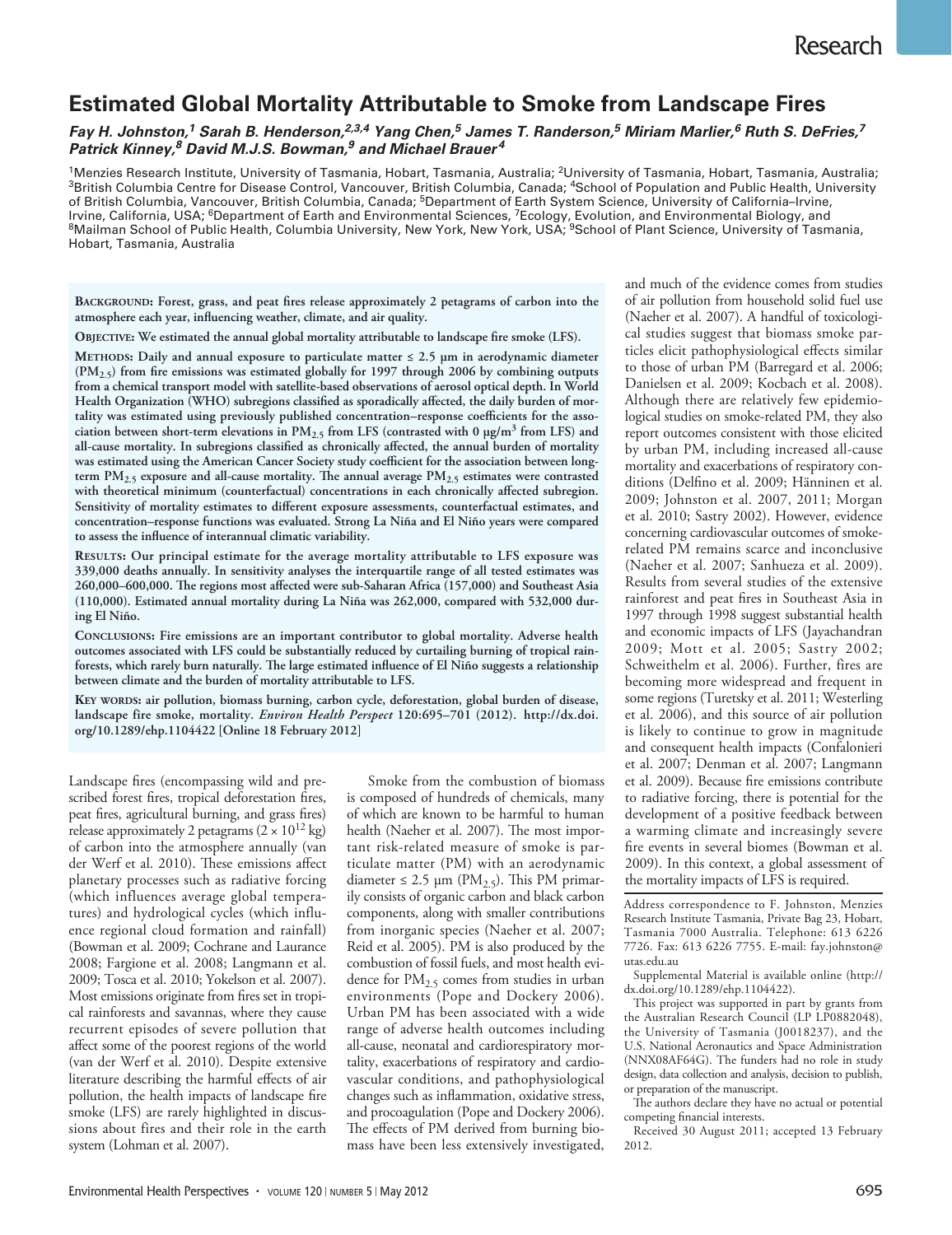# **Materials and Methods**

Studying the magnitude of health impacts from LFS presents several technical challenges, including estimation of the exposure to smoke-specific PM for each spatial unit of analysis, selection of the most appropriate concentration–response functions, and consideration of what theoretic minimum (counterfactual) exposure values to apply. Moderate to high levels of uncertainty are associated with many of these steps, so our objectives were to provide a reasonable principal estimate given the available data and then to evaluate the sensitivity of the principal estimate to the assumptions used in the principal analysis. The World Health Organization (WHO) Global Burden of Disease (GBD) Comparative Risk Assessment framework provides a standard set of methods for this and has previously been used to evaluate the annual mortality attributable to urban air pollution and to indoor air pollution from household solid fuel use (Ezzati et al. 2002; Lopez et al. 2006a). Methods for estimating the global mortality associated with particulate air pollution are being revised in the light of new epidemiological evidence and exposure assessment methods, and new causespecific results are expected in 2012 (Institute for Health Metrics and Evaluation 2010). However, the epidemiological evidence concerning LFS remains limited, and evidence concerning LFS and cause-specific mortality is not currently available. For this reason, our analyses evaluate all-cause mortality.

*Input data.* **Exposure estimates.** We combined information from satellite-derived observations of global fire activity, geographic area burned, and type of vegetation burned in a global atmospheric three-dimensional (3-D) chemical transport model. We then combined output from that model with satellite-based measurements of aerosol optical depth (AOD) to estimate annual  $PM<sub>2.5</sub>$  emissions from landscape fires. For a detailed description of the exposure estimates, see Supplemental Material, pp. 3–8, Table 1, and Figures 1 and 2 (http:// dx.doi.org/10.1289/ehp.1104422). A summary is presented below.

Monthly resolved emissions estimates were obtained from the Global Fire Emission Database (Global Fire Data 2012; van der Werf et al. 2006), which combines satellite observations of burned area (in square kilometers) with estimates of fuel loads obtained from a biogeochemical model (Giglio et al. 2006). These emissions estimates were used in the GEOS-Chem global 3-D chemical transport model (Bey et al. 2001), which simulates the transport, transformation, and deposition of organic carbon and black carbon aerosols. The model had a 2° (latitude) × 2.5° (longitude) horizontal resolution ~ 222 × 278 km at the equator and 30 vertical layers (Bey et al. 2001). We performed two sets of GEOS-Chem simulations spanning a 10-year period (1997 through 2006). The first included all aerosol emission sources (fossil fuel, biofuel, landscape fires, natural dust, and sea salt), whereas the second excluded landscape fire emissions to separate the contribution from this source.

Finally, we scaled the modeled  $PM_{2.5}$ estimates using two sets of AOD observations from the Moderate Resolution Imaging Spectroradiometer (MODIS) and the Multiangle Imaging Spectroradiometer (MISR) aboard the U.S. National Aeronautics and Space Administration (NASA) *Terra* satellite (Martonchik et al. 2009; Remer et al. 2005). We maintained the same seasonal, regional, and vertical aerosol distributions as predicted by the GEOS-Chem simulations. Our best estimate of surface  $PM_{2.5}$  (1997

through 2006 average shown in Figure 1) combined information from the model estimates along with the two satellite AOD-scaled estimates:

$$
LFS PM_{2.5} = [(2 \times MODEL) + MODIS + MISR]/4, [1]
$$

where MODEL is the estimate of  $PM_{2.5}$ from LFS derived from GEOS-Chem and MODIS and MISR are the two satellite AOD-scaled estimates. We multiplied the model contribution by 2 so that our best estimate gave equal weight to the *a priori* atmospheric model distribution and the sum of the two satellite-scaled estimates. The total aerosol emissions from fires used in the model simulations was 23.5 teragrams (Tg; 1 Tg =  $10^9$  kg) per year averaged over 1997 through 2006. Comparable estimates for the MISR and MODIS AOD-based optimizations were 55.0 and 45.5 Tg/year, respectively [see Supplemental Material, Table 1 (http://dx.doi.org/10.1289/ehp.1104422)] and were within the range of previously published estimates (see Supplemental Material, Table 2). Our best estimate, defined according to Equation 1, was 36.9 Tg/year.

**Evaluation of exposure estimates.** Surface measurements of  $PM_{2.5}$  are not available for most regions with high fire emissions. To evaluate the quality of the global exposure estimates, we used ground-based AOD from National Aeronautics and Space Administration's (NASA) Aerosol Robotic Network (AERONET; NASA 2012) (Holben et al. 1998),  $PM_{2.5}$  measurements from the U.S. Environmental Protection Agency IMPROVE (Interagency Monitoring of Protected Visual Environments) program (Chow and Watson 2002), and visibility data in tropical regions from the National



Figure 1. Estimated annual average (1997–2006) PM<sub>2.5</sub> concentrations from landscape fires, combining estimates from the GEOS-Chem model with the MODIS and MISR optimizations.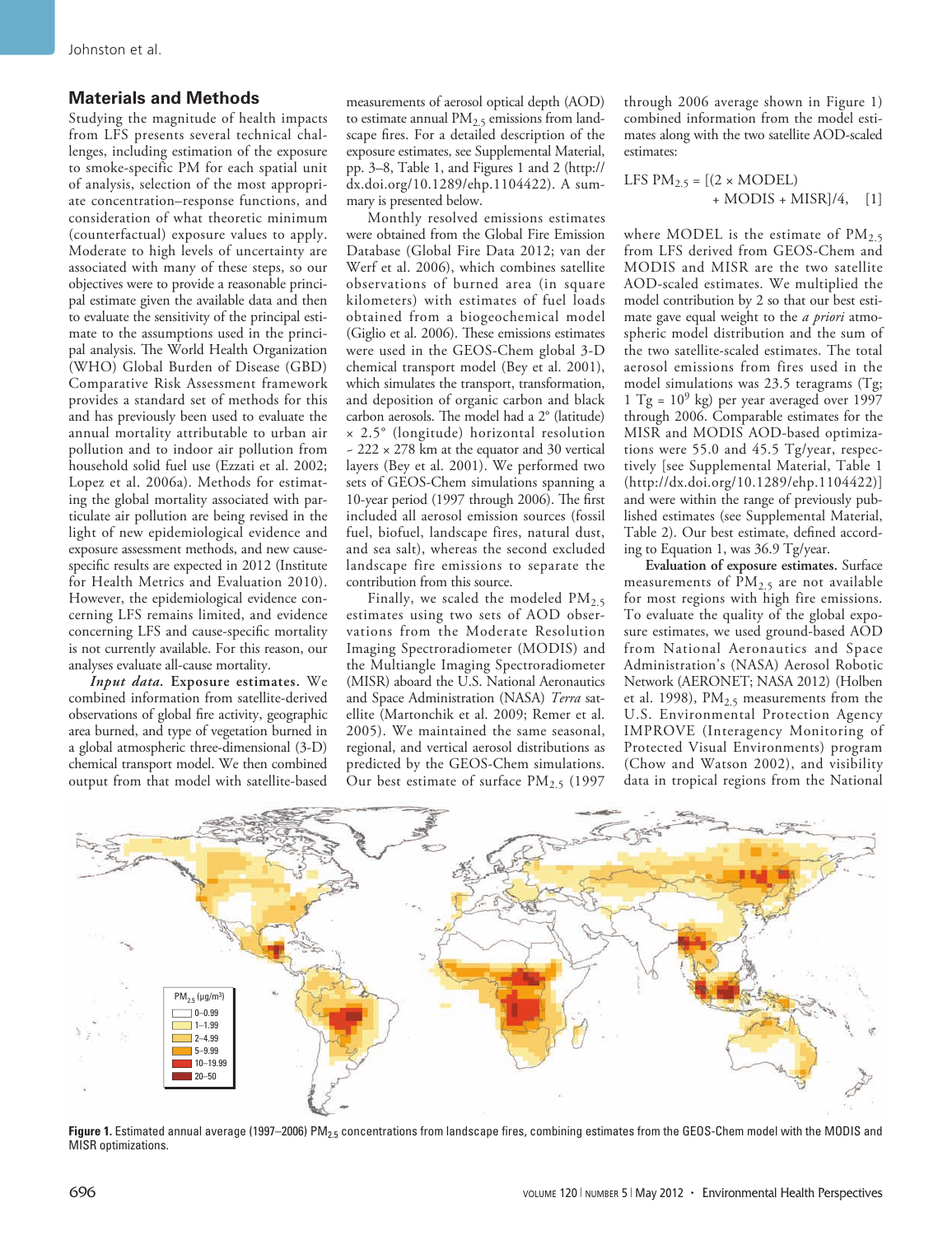Climatic Data Center Global Summary of the Day (National Oceanic and Atmospheric Administration 2009). Our exposure estimates correlated well with these other measures in regions with high fire activity [see Supplemental Material, Figures 3–6 (http://dx.doi.org/10.1289/ehp.1104422)]. Correlations (Pearson's *r*) of estimated AOD with monthly mean AODs from AERONET were 0.81 in southern Africa (*n* = 119), 0.90 in northern Africa (*n* = 74), and 0.76 in Southeast Asia (*n* = 148; see Supplemental Material, Figure 4). Median correlations between  $PM_{2.5}$  and visibility were 0.57 for sub-Saharan Africa (*n* = 58), 0.60 for South America ( $n = 47$ ), and 0.68 for Southeast Asia (*n* = 13; see Supplemental Material, Figure 6).

**Gridded mortality estimates.** Countryspecific estimates for all-cause all-age mortality in the year 2002 were obtained from the WHO Global Health Observatory (2011). Estimates from the Gridded Population of the World (GPW; version 3) project were used to map country-specific mortality onto the 2° × 2.5° exposure cells (Sociodemographic Data and Applications Centre 2011). The spatial resolution of the GPW data is 2.5 arc-min  $(-4.6 \times 4.6 \text{ km at the equator})$ , meaning that each exposure cell encompassed 2,880 population cells. To distribute mortality between the population cells, we assigned each cell to the underlying country that contained most of it, summed the GPW population for each country and calculated the percentage of the total population in each cell, and then assigned that percentage of the national mortality to the cell. In the < 1% of cases where population cells were assigned to countries that do not belong to the WHO, we followed the

same steps for the 21 WHO subregions and assigned those values instead. The mortality in each exposure cell was estimated by summing the mortality in the 2,880 underlying population cells.

*Global burden calculations.* **Pattern of exposure: subregions of sporadic and chronic impact.** Fire activity varied widely across the globe during the 1997 through 2006 period. Some areas were affected sporadically, with a limited number of smoky days in any given year; some areas were affected chronically, with whole seasons being smoke-affected in multiple years. Our principal analysis treats these areas as fundamentally different because acute and chronic PM exposures have independent health effects (Pope and Dockery 2006; Schwartz 2000). We began by classifying each of the 21 WHO subregions as sporadically affected or chronically affected.

The complete set of smoke-specific  $PM_{2.5}$ estimates (12 months  $\times$  10 years  $\times$  4,208 exposure cells = 504,960) was log-normally distributed with a 90th percentile value of  $3 \mu g/m<sup>3</sup>$ . When concentration estimates were rounded to integers, most exposure cells had a value of zero in most months (331,035 of 504,960), indicating low smoke-specific PM2.5. An exposure cell with a 1-month smoke-specific  $PM_{2.5}$  estimate > 3 µg/m<sup>3</sup> was classified as being smoke affected during that month. Exposure cells with  $\geq 3$  smoke-affected months in  $\geq 5$  of the years were classified as chronically affected (732 of 4,208). Exposure cells that were not chronically affected were classified as sporadically affected (3,476 of 4,208). A WHO subregion was classified as chronically affected if > 50% of its population and/or > 50% of its land area was

covered by chronically affected exposure cells (7 of 21; Figure 2). All other WHO regions were classified as sporadically affected (14 of 21; Figure 2).

**Burden for sporadically affected subregions.** For sporadically affected subregions, we estimated effects of short-term (daily) fluctuations in smoke-specific  $PM_{2.5}$  concentrations on mortality. Daily output from GEOS-Chem was used to estimate the number of days per year that  $PM_{2.5}$  concentrations exceeded a set of threshold values (300, 200, 100, 50, 40, 30, 20, 10, 5, 4, 3, 2, and 1  $\mu$ g/m<sup>3</sup>). These threshold values were chosen to provide a range of possible concentrations for sensitivity analyses, and because they reflect clinically relevant increments (10  $\mu$ g/m<sup>3</sup>, 100 μg/m<sup>3</sup>) reported in the literature.

The annual mortality attributable to LFS in each sporadically affected  $2^{\circ} \times 2.5^{\circ}$  exposure cell was calculated as

Sporadically affected attributable mortality =

$$
\sum_{\text{PM}}^{n} \left[ D_{\text{PM}} \times \frac{M}{365} \times (\text{RR}_{\text{SI}}(\text{PM}) - 1) \right], [2]
$$

where PM is one smoke-specific  $PM_{2.5}$  threshold concentration out of *n* possible threshold values (see above),  $D_{PM}$  is the number of days between PM and the next highest concentration, *M* is the annual number of deaths in the exposure cell, and RR<sub>SI</sub> is a relative rate estimate for all-cause mortality due to short-term PM exposure. Although annual mortality is not evenly distributed among the 365 days of the year, there are insufficient data to estimate seasonal mortality on a global scale.

For the principal analysis, a linear RR<sub>SI</sub> estimate of 0.11% [95% confidence interval (CI):



**Figure 2.** WHO subregions classified as sporadically and chronically affected. Subregions were classified as chronically affected if ≥ 50% of their populations and/or ≥ 50% of their land areas were covered by smoke-affected exposure cells for at least 3 months per year for ≥ 5 years. The theoretical minimum annual average (counterfactual) concentration used for chronically affected subregions was calculated by taking the mean of the minimum 12-month running average (over 120 months) of all exposure cells in the subregion. The remaining subregions were classified as sporadically affected. The theoretical minimum daily average (counterfactual) concentration used for sporadically affected subregions was zero.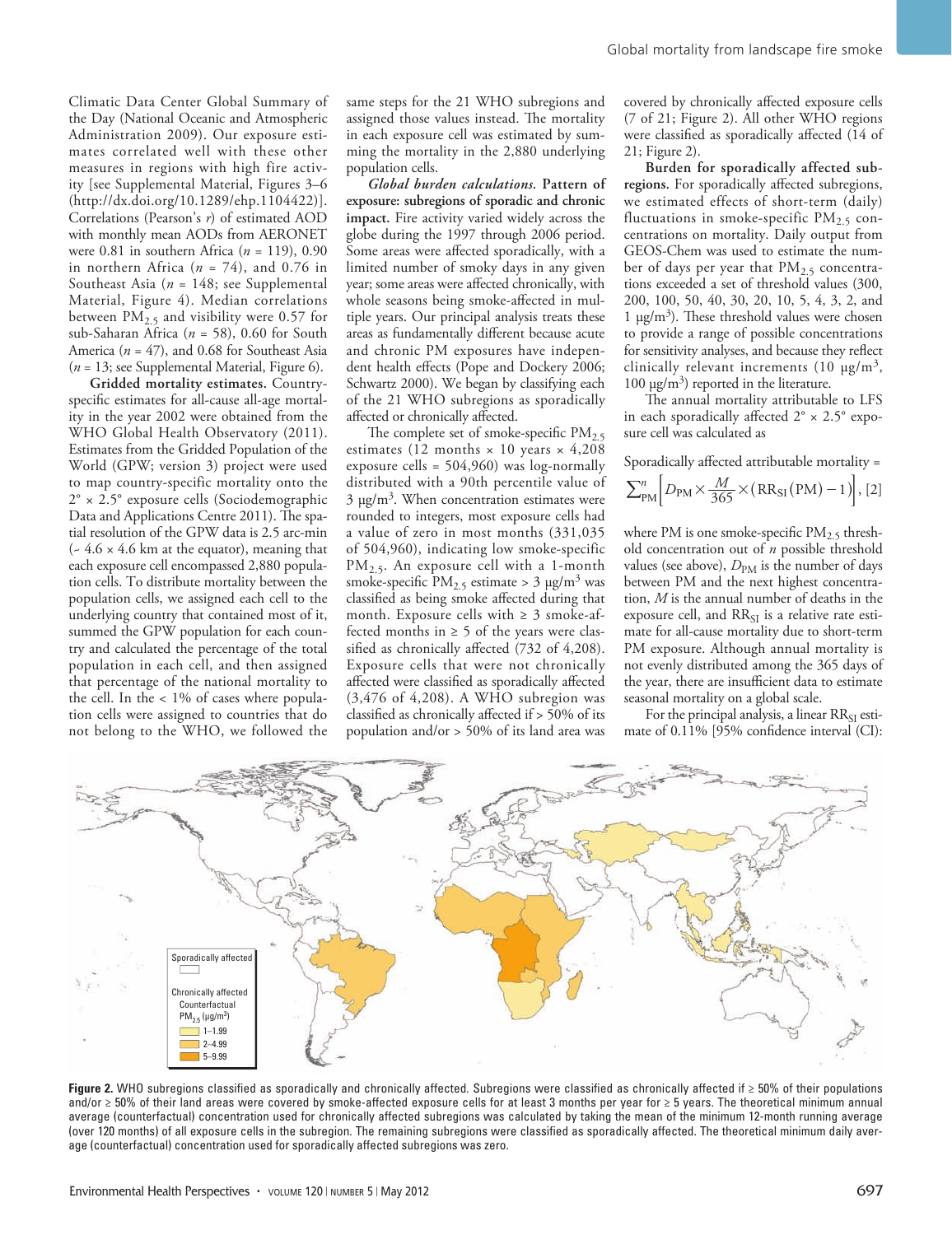0, 0.26%] per increase of 1  $\mu$ g/m<sup>3</sup> was used with minimum and maximum concentrations of 5 and 200  $\mu$ g/m<sup>3</sup>. This means that cells with daily exposure estimates of  $< 5 \mu g/m<sup>3</sup>$  were not included, and cells with exposure estimates  $>$  200 μg/m<sup>3</sup> were fixed at a value of 200 μg/m<sup>3</sup>. The  $RR_{SI}$  was calculated using the average (weighted by the inverse of the standard errors) of values from studies reporting associations between all-cause mortality and shortterm elevations of ambient  $PM_{10}$  during fire events (Morgan et al. 2010; Sastry 2002) and PM2.5 (Hänninen et al. 2009). Associations with ambient  $PM_{10}$  were converted to associations with  $PM<sub>2.5</sub>$  by assuming that 75% of all particles  $< 10 \mu m$  were also  $< 2.5 \mu m$ . This is halfway between the 90% ratio measured during fire events (Ward and Hardy 1991) and the 60% ratio used by Cohen et al. (2004) in the initial GBD estimate for urban air pollution.

**Burden for chronically affected subregions.** No studies have yet reported on the mortality impacts of long-term exposure to LFS. As such, we estimated all-cause mortality in chronically affected exposure cells by assuming the effects of smoke-related PM to be the same as those of urban PM. Specifically, for the principal analysis we assumed a linear 0.64% (95% CI: 0.35%, 0.94%) increase in annual all-cause mortality for each  $1-\mu g/m^3$  increase in the long-term smoke-specific PM<sub>2.5</sub> average, as reported in the American Cancer Society study on urban air pollution (Pope et al. 1995). This is one of the most conservative concentration–response estimates that has been reported in multiple studies of urban PM (Pope and Dockery 2006). The maximum concentration of effect was assumed to be 50  $\mu$ g/m<sup>3</sup>. This means that cells with annual exposure estimates  $> 50 \text{ µg/m}^3$  were fixed at a value of 50  $\text{µg/m}^3$ . The annual mortality attributable to LFS in

each chronically affected exposure cell was calculated as

Chronically affected attributable mortality = 
$$
M \times ([RR_{CI}(PM - CF)] - 1),
$$
 [3]

where PM is the estimated average annual smoke-specific  $PM_{2.5}$  concentration in the exposure cell based on estimates for 1997 through 2006, CF is the counterfactual concentration for the WHO subregion in which the exposure cell was located, *M* is the annual number of deaths in the exposure cell, and  $RR<sub>CI</sub>$  is the relative rate of all-cause mortality for long-term PM exposure (i.e., 0.64% for the principal analysis).

The counterfactual concentration is the theoretical minimum annual smoke-specific PM<sub>2.5</sub> concentration under ideal conditions. For example, if landscape fires were completely eliminated worldwide, the global counterfactual value would be zero. Given that fire is a natural part of the earth system, we used a more datadriven approach to set counterfactual values for chronically affected WHO subregions. We used a subregion-wide approach because emissions from similar landscapes in neighboring countries can vary widely because of different land management practices, so the theoretical minimum exposure estimated for a single exposure cell might not truly reflect the minimum exposure possible for that particular landscape (Bowman et al. 2011). Specifically, we determined the smallest 12-month running average smoke-specific  $PM_{2.5}$  concentration for each exposure cell within a WHO subregion, and averaged the minimum annual concentrations across all exposure cells to determine the counterfactual value for that WHO subregion.

*Sensitivity analyses.* There are several sources of uncertainty in our inputs, and we addressed these through multiple sensitivity

analyses. First, we assumed both linear and loglinear forms for the concentration–response functions (i.e.,  $RR_{SI}$  in Equation 2 and  $RR_{CI}$ in Equation 3). Although there is increasing evidence of a log-linear association for cardiovascular mortality related to urban air pollution (Pope et al. 2011), we used the linear assumption for the principal analysis because studies on the cardiovascular effects of LFS have been inconclusive. We also tested a range of different exposure limits. For the sporadic assumption, the minimum concentration was varied between 1 and 10  $\mu$ g/m<sup>3</sup> and the maximum was varied between 50 and 300 μg/m<sup>3</sup>. For the chronic assumption, five alternative counterfactual definitions [a global value of 0 μg/m<sup>3</sup>; cell-by-cell average for a La Niña year, September 1999–August 2000 inclusive; regional average of the values from La Niña; minimum of the 12-month running averages of each cell; and global categorization of the values above at the 90th, 97th, and 99th percentiles, applying the average of the category to all cells in the category] were tested with maximum yearly average concentrations at 30 and 50 μg/m3. We repeated analyses using the GEOS-Chem and satellite AOD-scaled exposure estimates separately. To assess the effect of our assumptions concerning the combination of sporadic and chronic exposures, all analyses were repeated with all subregions classified as being sporadically affected and with all subregions being classified as chronically affected. There is large interannual variation in emissions from landscape fires mostly driven by changes in climatic conditions (van der Werf et al. 2008). To assess the influence of interannual climatic variability, analyses were repeated with concentration estimates for a strong El Niño year that occurred between September 1997 and August 1998 (inclusive) and a strong La Niña year that occurred between



**Figure 3.** Map showing the principal estimates of the annual average (1997–2006) global mortality attributable to LFS.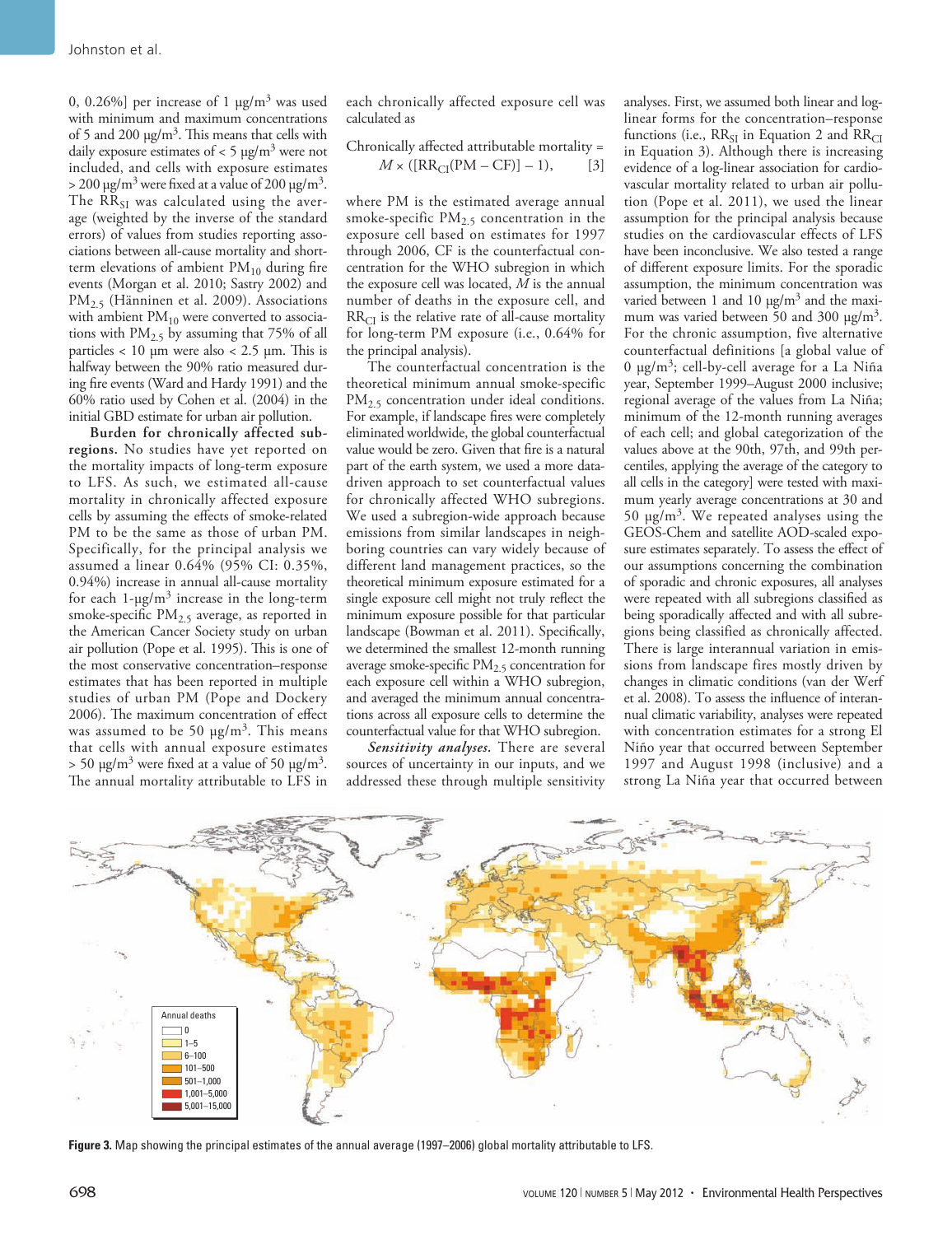September 1999 and August 2000 (inclusive) (van der Werf et al. 2004).

### **Results**

*Exposure.* Estimated annual average concentrations ranged from 0 to 45  $\mu$ g/m<sup>3</sup> annually (mean =  $1.8 \mu g/m^3$ ; Figure 1). The populationweighted annual average was  $2.1 \text{ µg/m}^3$ , ranging from  $0.2 \mu g/m^3$  in the Caribbean subregion to  $12.2 \mu g/m^3$  in sub-Saharan Africa. The population-weighted average number of annual days  $> 5 \mu g/m^3$  was 28, ranging from 6 in the Caribbean subregion to 141 in sub-Saharan Africa.

*Burden of mortality.* Our principal estimate for the average annual mortality associated with exposure to LFS was 339,000 worldwide, including 157,000 in sub-Saharan Africa and 110,000 in Southeast Asia (Figure 3). The estimates for mortality due to LFS exposure compared with no LFS exposure at all (i.e., a zero exposure counterfactual) were 286,000 in sub-Saharan Africa and 119,000 in Southeast Asia, reflecting much higher background fire activity in sub-Saharan Africa than in Southeast Asia. During the El Niño year, the estimated mortality was higher, particularly in Southeast Asia, where El Niño is associated with dry conditions and more fires (Table 1).

Outputs from all tested models (*n* = 2,192) had a median of 379,000 and interquartile range of 260,000–600,000 [see Supplemental Material, Figure 7 (http://dx.doi.org/10.1289/ ehp.1104422)]. Results of the sensitivity analyses are shown in Table 2. If a log-linear, rather than linear, concentration–response function was assumed, the mortality estimates more than doubled. The results were also sensitive to the exposure estimates, the assumed pattern of exposure (sporadic vs. chronic), and the choice of the counterfactual exposure estimation, all of which caused the estimated mortality to vary between 0.41 and 1.54 times the principal estimate (Table 2). Results were minimally influenced by the maximum and minimum exposures of effect, which caused the estimates to vary just 0.98 to 1.01 times the principal estimate (Table 2).

## **Discussion**

Our estimate of 339,000 annual deaths attributable to exposure to LFS is lower than estimates for urban air pollution (800,000) and much lower than estimates for household solid fuel use (1,600,000) (Lopez et al. 2006b). Similar to other environmental risk factors such as unsafe water and indoor and urban air pollution, the mortality burden attributable to LFS falls disproportionately on low-income regions of the world (Figure 4) (Ezzati et al. 2002).

The major strengths of these analyses lie in the use of existing global data sets for terrestrial fire emissions, meteorology, population density, and mortality. Using the WHO geographic subregions and mortality estimates helped make our findings comparable with previously reported estimates for other environmental risk factors. However, there are many limitations inherent in compiling and modeling data at a global scale. A major source of uncertainty comes from the emission factors for fire-derived aerosols that were used to model the exposure estimates. We used emission factors at the lower end of the range in the literature [see Supplemental Material, Table 2 (http://dx.doi.org/10.1289/ ehp.1104422)] even though larger emission factors have been shown to improve model

estimates of  $PM_{2.5}$  compared with satellite and surface network observations (Chin et al. 2009; Reid et al. 2009). In addition, the sum of the black carbon and organic carbon emissions factors was often lower than the observed  $PM<sub>2.5</sub>$  emissions factors, likely resulting in GEOS-Chem underestimates of smoke specific  $PM_{2.5}$ . We also chose to be conservative in applying a linear concentration–response function because other studies have suggested higher slopes at lower  $PM_{2.5}$ concentrations (Pope et al. 2009).

In the absence of empirical PM data for many regions most severely affected by LFS, we evaluated our results against global data sets of visibility and ground-based AOD,

**Table 1.** Estimates of the global and regional annual mortality attributable to LFS and estimates from 2 years that corresponded with strong El Niño and La Niña conditions.

| Scenario                                  | Global  | Sub-Saharan Africa <sup>a</sup> Southeast Asia <sup>b</sup> South America <sup>c</sup> |         |        |
|-------------------------------------------|---------|----------------------------------------------------------------------------------------|---------|--------|
| Annual average (1997-2006)                | 339,000 | 157.000                                                                                | 110.000 | 10,000 |
| EL Niño year (September 1997–August 1998) | 532,000 | 137.000                                                                                | 296,000 | 19,000 |
| La Niña year (September 1999–August 2000) | 262.000 | 157.000                                                                                | 43.000  | 11.000 |

Results are shown for the three most severely smoke-affected regions. These estimates are based on the assumptions used in the principal analysis (see Table 2).

*<sup>a</sup>*WHO subregions 18–21. *b*WHO subregion 5 only. *c*WHO subregions 11–14.

**Table 2.** Results of sensitivity analyses indicating the influence of varying individual assumptions on annual global mortality estimates: proportion of principal estimate of annual mortality, when all other principal analysis assumptions are held constant.

| Source of uncertainty/principal analysis assumption and variations                                                                                                                                                                                                      | Annual mortality<br>proportion |
|-------------------------------------------------------------------------------------------------------------------------------------------------------------------------------------------------------------------------------------------------------------------------|--------------------------------|
| Estimated $PM2.5$ concentrations                                                                                                                                                                                                                                        |                                |
| Principal analysis: LFS $PM_{2.5}$ concentrations estimated from the combination of a global chemical<br>transport model GEOS-Chem and satellite-derived aerosol data from MODIS and MISR                                                                               | 1.00                           |
| MODEL: $PM25$ concentrations estimated from the GEOS-Chem global chemical transport model                                                                                                                                                                               | 0.68                           |
| MODIS: MODEL estimate optimized using satellite-derived aerosol data from MODIS                                                                                                                                                                                         | 1.47                           |
| MISR: MODEL estimates optimized using satellite-derived aerosol data from MISR                                                                                                                                                                                          | 1.20                           |
| Pattern of exposure                                                                                                                                                                                                                                                     |                                |
| Principal analysis: mortality in sporadically affected subregions estimated using daily average<br>exposure estimates and response functions; mortality in chronically affected WHO subregions<br>estimated using yearly mean exposure estimates and response functions | 1.00                           |
| Sporadic only: mortality in all subregions estimated using daily average exposure estimates and<br>response functions                                                                                                                                                   | 0.41                           |
| Chronic only: mortality in all subregions estimated using yearly average exposure estimates and<br>response functions                                                                                                                                                   | 1.54                           |
| Shape of concentration-response function                                                                                                                                                                                                                                |                                |
| Principal analysis: mortality response calculated as a linear function of the $PM_{2.5}$ concentration                                                                                                                                                                  | 1.00                           |
| Log-linear: mortality response calculated as a function of the logarithm of the $PM_2$ g concentration                                                                                                                                                                  | 2.31                           |
| Counterfactual exposure estimates for chronically affected regions                                                                                                                                                                                                      |                                |
| Principal analysis: the counterfactual estimated for each WHO subregion as the mean of the<br>minimum 12-month running-average smoke-specific PM <sub>2.5</sub> concentration for each exposure cell<br>within the subregion                                            | 1.00                           |
| Zero: a global value of 0 $\mu q/m^3$                                                                                                                                                                                                                                   | 1.44                           |
| La Niña: cell-by-cell average for a La Niña year, September 1999-August 2000 inclusive                                                                                                                                                                                  | 0.45                           |
| La Niña regional average: regional average of the values from La Niña                                                                                                                                                                                                   | 0.81                           |
| Cell-by-cell minimum: minimum of the 12-month running averages of each cell                                                                                                                                                                                             | 0.78                           |
| Cell-by-cell categorization: global categorization of the values above at the 90th, 97th, and 99th<br>percentiles, applying the average of the category to all cells in the category                                                                                    | 0.82                           |
| Maximum yearly average exposure used for estimating chronic mortality impacts                                                                                                                                                                                           |                                |
| Principal analysis: maximum exposure of 50 $\mu$ g/m <sup>3</sup> was used for estimating the mortality<br>associated with chronic exposure                                                                                                                             | 1.00                           |
| Maximum exposure of 30 $\mu$ g/m <sup>3</sup> was used for estimating the mortality associated with chronic<br>exposure                                                                                                                                                 | 0.99                           |
| Range of minimum and maximum daily exposures used for estimating sporadic exposure impacts                                                                                                                                                                              |                                |
| Principal analysis: range of exposure assessed was 5-200 µg/m <sup>3</sup>                                                                                                                                                                                              | 1.00                           |
| Most restrictive range tested: $10-100 \mu q/m^3$                                                                                                                                                                                                                       | 0.98                           |
| Least restrictive range tested: $1-300 \mu q/m^3$                                                                                                                                                                                                                       | 1.01                           |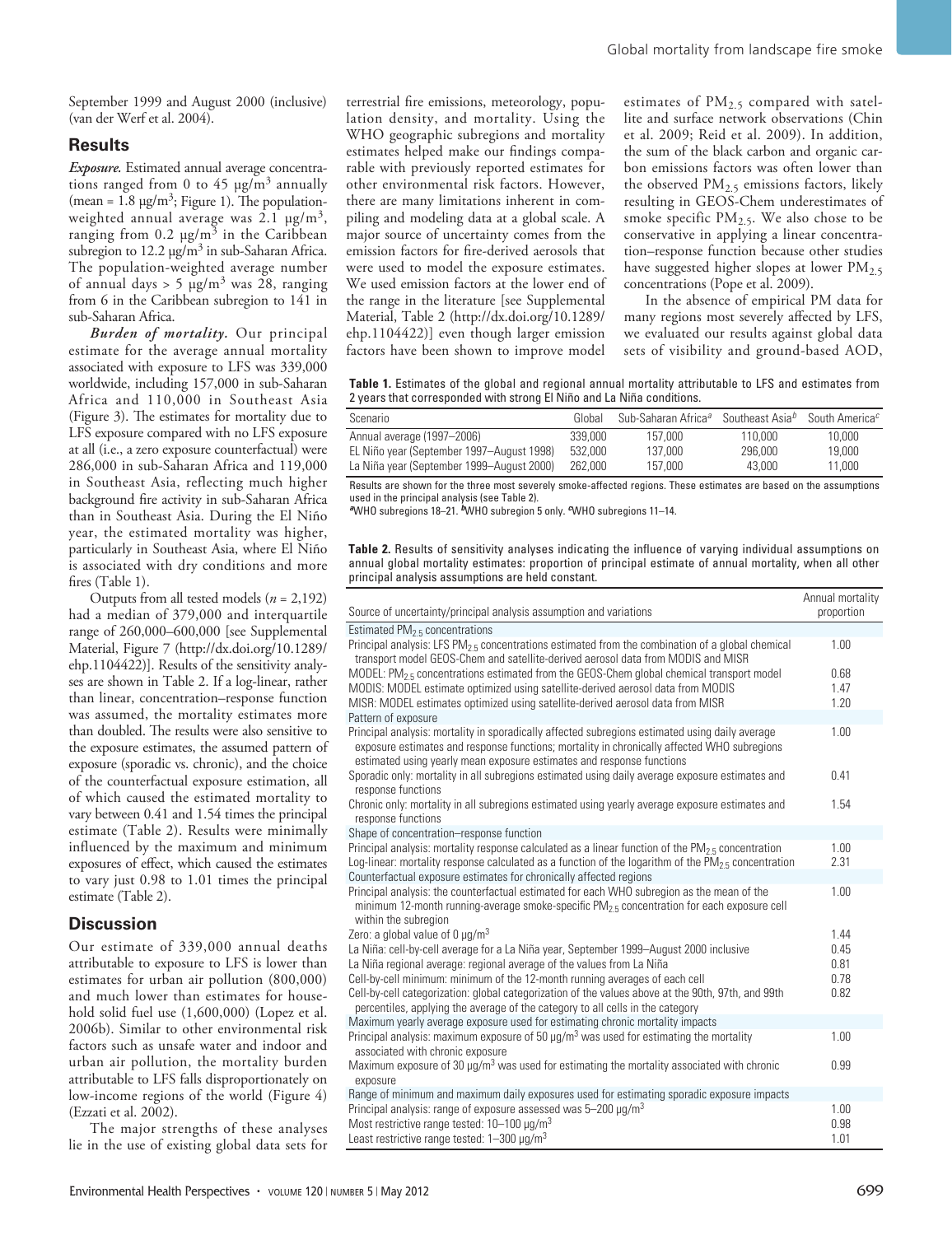both of which are proxies for particulate air pollution. Although there was considerable regional variation in the degree of correlation with these independent measures, the estimated PM<sub>2.5</sub> performed comparatively well in sub-Saharan Africa and Southeast Asia (the two global regions with highest mortality contributions). Further reductions in uncertainty of the daily exposures could be achieved with the use of higher temporal resolution fire emission inventories. For example, Mu et al. (2011) used active fire observations from *Aqua*, *Terra*, and *GOES* satellites to develop a daily and 3-hourly fire emissions product for the 2002–2010 period.

The WHO subregions with the highest mortality were those we identified as being chronically affected by LFS (Figure 2). The principal estimate of 339,000 annual deaths is composed of 81% mortality due to chronic exposure and 19% due to sporadic exposure. When the analysis was run under the sporadiconly and chronic-only assumptions (Table 2), WHO subregions identified as chronically affected contributed 53% of the total estimates (138,000 and 520,000, respectively) in both cases.

Previous estimates of the global mortality associated with urban air pollution (Cohen et al. 2005) and smoke from household solid fuel use (Lopez et al. 2006b) assumed purely chronic exposure to PM. Our distinction between chronic and sporadic impacts is a departure from this approach, reflecting the current state of epidemiological evidence and the nature of LFS exposure. On the one hand, only a few studies have reported on the mortality effects of LFS (Hänninen et al. 2009;

Morgan et al. 2010; Sastry 2002), and all have estimated associations with short-term fluctuations in PM concentrations. On the other hand, urban air pollution studies have clearly demonstrated that chronic exposure to PM is associated with greater increases in mortality than are short-term fluctuations (Pope and Dockery 2006). LFS is episodic in many parts of the world, and annual average exposures are not appropriate for estimating smokerelated mortality in those regions. Similarly, fire smoke exposure is more chronic (because of high seasonal averages) in some regions, and mortality estimates based on short-term fluctuations might be overly conservative. To date, the short-term mortality impacts for PM from landscape fires have been consistent with those of urban PM. Thus, we considered it reasonable to estimate the chronic effects of PM from LFS using conservative values for the chronic effects of PM from urban sources until more specific evidence becomes available. We were also unable to account for different population responses to air pollution. Although our coefficient for acute exposure was driven by a study in Southeast Asia, no studies conducted in sub-Saharan Africa were available.

Estimates of counterfactual exposures are highly uncertain. Human influence on landscape fire activity varies considerably between ecoclimatic regions. We set the theoretical minimum for  $\text{PM}_{2.5}$  from LFS as the lowest estimated for each chronically affected WHO subregion over the decade-long study period. However, variation in fire activity during the last decade will not necessarily capture the reduction in fire activity that could be achieved in each environment. For example,



**Figure 4.** Annual mortality estimate for LFS in the context of estimates for other modifiable risk factors assessed as part of the WHO GBD studies (adapted from Ezzati et al. 2002).

tropical rainforests and peat swamps, the primary source of fire emissions in Southeast Asia, rarely burn without human instigation. If such deforestation fires were to be halted, fire activity in this region (and the associated mortality) would be minimal. However, the role of human fire management in savannas, the primary source of emissions in Africa, is less well understood because fire is an integral part of these landscapes (van der Werf et al. 2008). The large estimated influence of El Niño on mortality related to LFS implies that the burden may change in the future if climate change modifies the El Niño Southern Oscillation or drier conditions occur in places with adequate fuels and ignition sources.

Landscape fire activity has been recognized as a global-scale environmental challenge because plumes transgress international boundaries and component gases and particles contribute to climate change (Bowman et al. 2009; Pope and Dockery 2006; van der Werf et al. 2008). This first attempt to quantify the global burden of mortality attributable to LFS has demonstrated important impacts at regional and global scales. We anticipate that subsequent estimates will be improved by better exposure assessment (particularly as empirical PM data become more globally available), further epidemiological studies on mortality and morbidity associated with LFS (particularly in regions with high exposure), and improved understanding of how fire regimes can be modified to reduce smoke emissions. Reducing population level exposure to air pollution from landscape fires is a worthwhile endeavor that is likely to have immediate and measurable health benefits. Such interventions could also potentially provide benefits for the mitigation of climate change and slowing the loss of biodiversity.

#### **References**

- Barregard L, Sällsten G, Gustafson P, Andersson L, Johansson L, Basu S, et al. 2006. Experimental exposure to wood-smoke particles in healthy humans: effects on markers of inflammation, coagulation, and lipid peroxidation. Inhal Toxicol 18(11):845–863.
- Bey I, Jacob DJ, Yantosca RM, Logan JA, Field BD, Fiore AM, et al. 2001. Global modeling of tropospheric chemistry with assimilated meteorology: model description and evaluation. J Geophys Res Atmos 106(D19):23073–23095.
- Bowman DMJS, Balch JK, Artaxo P, Bond WJ, Carlson JM, Cochrane MA, et al. 2009. Fire in the Earth system. Science 324(5926):481–484.
- Bowman DMJS, Balch J, Artaxo P, Bond WJ, Cochran MA, D'Antonio CM, et al. 2011. The human dimension of fire regimes on earth. J Biogeogr 38(12):2223–2236.
- Chin M, Diehl T, Dubovik O, Eck TF, Holben BN, Sinyuk A, et al. 2009. Light absorption by pollution, dust and biomass burning aerosols: a global model study and evaluation with AERONET measurements. Ann Geophys 27:3439–3464.
- Chow JC, Watson JG. 2002.  $PM<sub>2.5</sub>$  carbonate concentrations at regionally representative Interagency Monitoring of Protected Visual Environment sites. J Geophys Res Atmos 107(D21):8344–8353.
- Cochrane MA, Laurance WF. 2008. Synergisms among fire, land use, and climate change in the Amazon. Ambio 37(7–8):522–527.